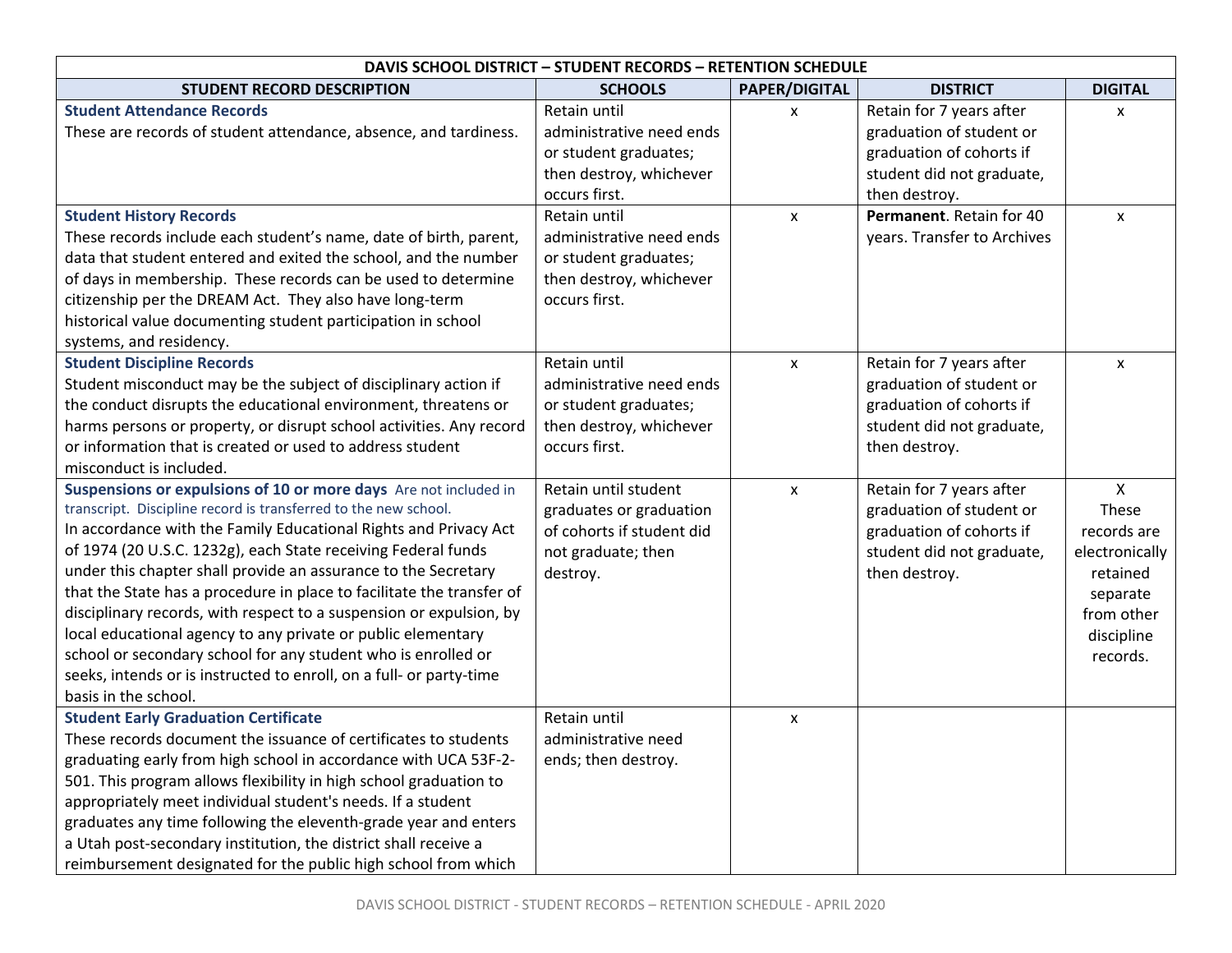| <b>DAVIS SCHOOL DISTRICT - STUDENT RECORDS - RETENTION SCHEDULE</b>                                                                                                                                                                                                                                                                                                                                                                                                                                                                                     |                                                                                               |                      |                                                                                                                                |                                                             |  |
|---------------------------------------------------------------------------------------------------------------------------------------------------------------------------------------------------------------------------------------------------------------------------------------------------------------------------------------------------------------------------------------------------------------------------------------------------------------------------------------------------------------------------------------------------------|-----------------------------------------------------------------------------------------------|----------------------|--------------------------------------------------------------------------------------------------------------------------------|-------------------------------------------------------------|--|
| <b>STUDENT RECORD DESCRIPTION</b>                                                                                                                                                                                                                                                                                                                                                                                                                                                                                                                       | <b>SCHOOLS</b>                                                                                | <b>PAPER/DIGITAL</b> | <b>DISTRICT</b>                                                                                                                | <b>DIGITAL</b>                                              |  |
| the student graduated early. The post-secondary institution<br>receives an Early Graduation Centennial Scholarship Certificate<br>signed by the high school principal entitling the early graduate to<br>a partial tuition scholarship following the date of graduation<br>according to the schedule established by, Utah Administrative<br>Code, Rule 277-703-2 (2013). These records include school<br>district; high school name; telephone number; student's name,<br>student number, address, and telephone number.                                |                                                                                               |                      |                                                                                                                                |                                                             |  |
| <b>Student Enrollment and Registration</b><br>These records capture the necessary information to enroll a<br>student in a particular school and document their attendance and<br>course of study. The application process of those seeking to home<br>school or participate in alternative programs is included in this<br>schedule.                                                                                                                                                                                                                    | Retain until<br>administrative need<br>ends; then destroy.                                    | $\pmb{\times}$       | Retain for 7 years after<br>graduation of student or<br>graduation of cohorts if<br>student did not graduate,<br>then destroy. | $\mathsf{x}$                                                |  |
| <b>Student Special Education Records</b><br>A student with a disability under the age of 22 who has not<br>graduated from high school with a regular diploma may<br>participate in a public-school program or extracurricular activity<br>(UCA 53G-6-709. These records document the progress and<br>participation of students or clients enrolled in special education<br>programs. Information includes individualized education program<br>records (IEPs), evaluations, parental information and<br>correspondence, assessments and related records. | Retain records until the<br>January after the student<br>turns 27 years old, then<br>destroy. | $\pmb{\times}$       | Retain records until the<br>January after the student<br>turns 27 years old, then<br>destroy.                                  | These<br>records may<br>be in both<br>paper and<br>digital. |  |
| <b>Student Section 504 Records</b><br>These records document the progress and participation of<br>students under Section 504 of the Rehabilitation Act. Records may<br>include 504 plans, manifestation review records, parental<br>information and correspondence, financial assistance,<br>assessments and related records.                                                                                                                                                                                                                           | Retain records until the<br>January after the student<br>turns 27 years old, then<br>destroy. | $\pmb{\times}$       | Retain records until the<br>January after the student<br>turns 27 years old, then<br>destroy.                                  | These<br>records may<br>be in both<br>paper and<br>digital. |  |
| <b>Student Official High School Transcripts</b><br>These records support the District's administrative function to<br>verify the classes attended and credits earned by students, and to<br>document graduation. Records may include students' personal<br>information, class lists, test scores, school attendance, and<br>graduation information. Transcripts of students who did not<br>graduate are included in this schedule.                                                                                                                      | Retain 20 years and then<br>transfer to Archives                                              | Paper                | Permanent. Retain for 40<br>years. Transfer to Archives                                                                        | $\pmb{\mathsf{x}}$                                          |  |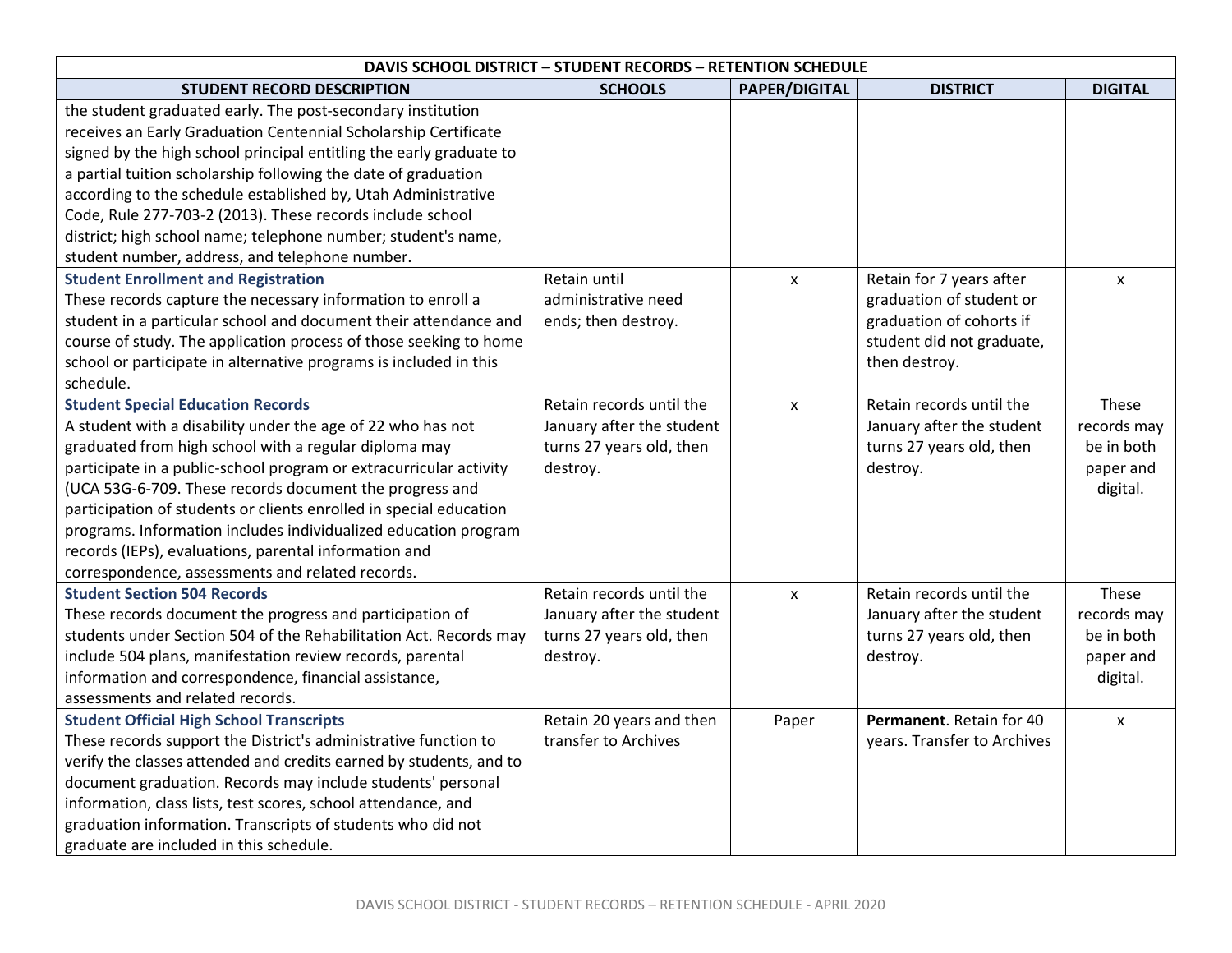| <b>DAVIS SCHOOL DISTRICT - STUDENT RECORDS - RETENTION SCHEDULE</b>    |                           |                      |                           |                |
|------------------------------------------------------------------------|---------------------------|----------------------|---------------------------|----------------|
| <b>STUDENT RECORD DESCRIPTION</b>                                      | <b>SCHOOLS</b>            | <b>PAPER/DIGITAL</b> | <b>DISTRICT</b>           | <b>DIGITAL</b> |
| <b>Student Diplomas</b>                                                | None                      |                      | None                      |                |
| The District does not keep copies of diplomas. Diplomas are            |                           |                      |                           |                |
| considered ceremonial documents, not a District record. The high       |                           |                      |                           |                |
| school transcript is the official record of achievement/graduation.    |                           |                      |                           |                |
| <b>Student Medical Log</b>                                             | Retain until              | $\pmb{\mathsf{X}}$   | Retain for 7 years after  | X              |
| These records are maintained to ensure that students meet              | administrative need       |                      | graduation of student or  |                |
| mandated health requirements to attend school and to ensure            | ends; then destroy.       |                      | graduation of cohorts if  |                |
| that, as appropriate, medical needs are met during school hours.       |                           |                      | student did not graduate, |                |
|                                                                        |                           |                      | then destroy.             |                |
| <b>Student Fee Waiver Application</b>                                  | Retain until              | $\mathsf{x}$         | Retain for 7 years after  | $\mathsf{x}$   |
| These records document the application and receipt of a waiver         | administrative need       |                      | graduation of student or  |                |
| for the payment of student fees in accordance with UCA 53G-7-          | ends; then destroy.       |                      | graduation of cohorts if  |                |
| 504. The application is sent to all students with a statement of       | DO NOT RETAIN PRIVATE     |                      | student did not graduate, |                |
| fees owed as part of the registration process. They are completed      | RECORDS SUBMITTED TO      |                      | then destroy.             |                |
| annually. Parents complete the application and submit it to the        | <b>SUPPORT THE</b>        |                      |                           |                |
| school. All fees are suspended until the school determines             | APPLICATION. These        |                      |                           |                |
| student's eligibility for fee waiver. If waiver is granted, then a fee | records shall be          |                      |                           |                |
| waiver statement is signed. The records include the application        | destroyed after the fee   |                      |                           |                |
| and the fee waiver statement. The application includes the             | waiver is granted or      |                      |                           |                |
| student's name and grade, date, parent's name, reason for              | denied.                   |                      |                           |                |
| waiver; and indication of fees being requested to be waived (fee       |                           |                      |                           |                |
| description and amount). The fee statement includes total fees         |                           |                      |                           |                |
| waived; parent's and administrator's signatures.                       |                           |                      |                           |                |
| <b>Student Cumulative Files</b>                                        | Retain until student      | $\pmb{\mathsf{x}}$   | Retain for 7 years after  | $\mathsf{x}$   |
| These are student cumulative files and may contain, student            | graduates or graduation   |                      | graduation of student or  |                |
| demographics, student academics and testing, student                   | of cohorts if student did |                      | graduation of cohorts if  |                |
| attendance records, student immunization and health records,           | not graduate, provided    |                      | student did not graduate, |                |
| student behavior records, contact and emergency information,           | the transcript has been   |                      | then destroy.             |                |
| legal court documents, photo of student.                               | retained.                 |                      |                           |                |
| <b>Non-transferred Student Files (dead files)</b>                      | Retain until student      | X                    | Retain for 7 years after  | X              |
| These are student cumulative files for students whose records          | graduates or graduation   |                      | graduation of student or  |                |
| were not transferred but no longer attend this school. They were       | of cohorts if student did |                      | graduation of cohorts if  |                |
| used to document the student's attendance. They include test           | not graduate, provided    |                      | student did not graduate, |                |
| scores, immunization record, health screening, and all pertinent       | the transcript has been   |                      | then destroy.             |                |
| information on the student. These student files are commonly           | retained.                 |                      |                           |                |
| known as "dead files."                                                 |                           |                      |                           |                |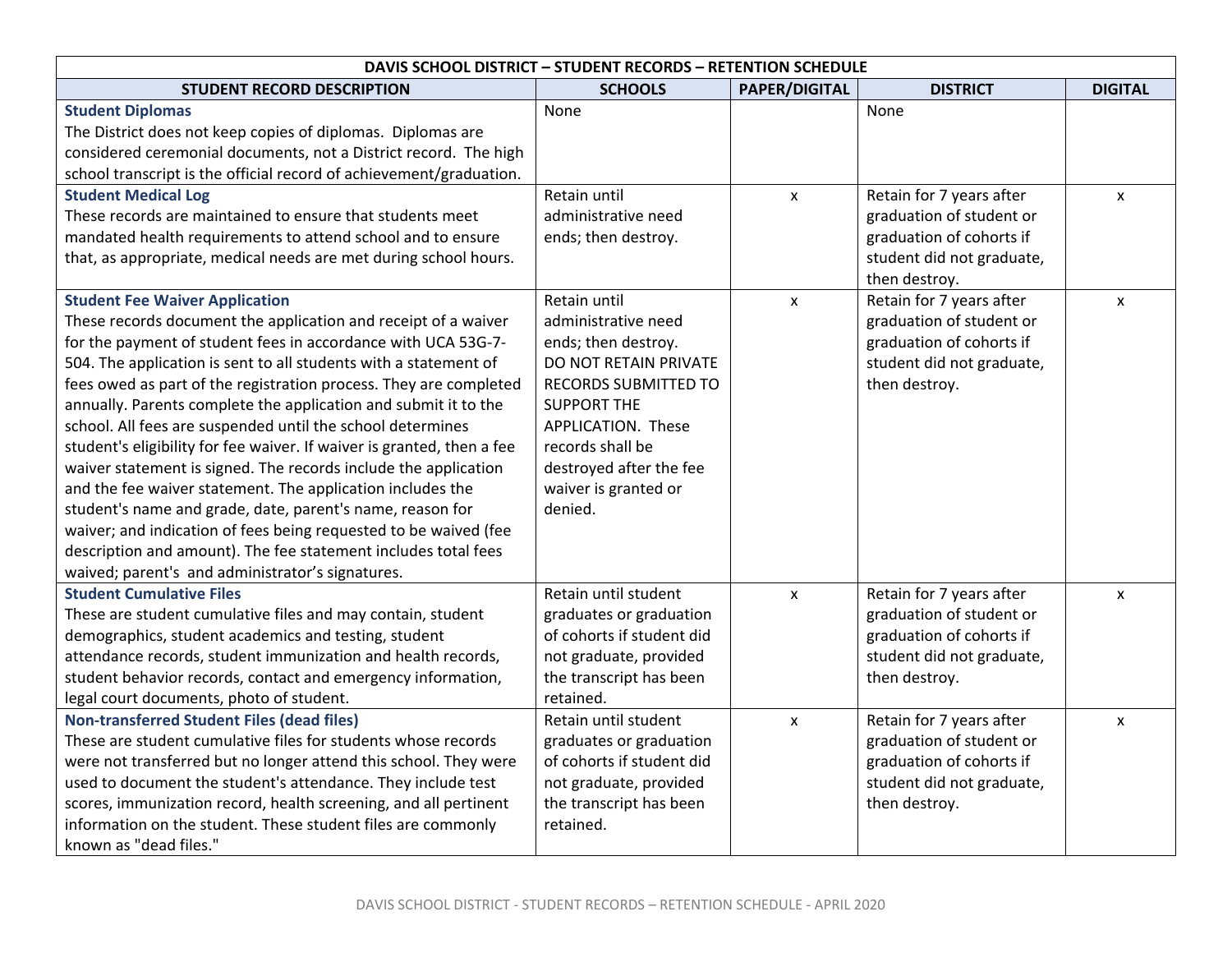| <b>DAVIS SCHOOL DISTRICT - STUDENT RECORDS - RETENTION SCHEDULE</b>                                                                                                                                                                                                                                                                                                                                                                                                                                                                                                                                                                                                                                                                                                                                                                                                                                  |                                                                                                               |                      |                                                                                                                                |                |
|------------------------------------------------------------------------------------------------------------------------------------------------------------------------------------------------------------------------------------------------------------------------------------------------------------------------------------------------------------------------------------------------------------------------------------------------------------------------------------------------------------------------------------------------------------------------------------------------------------------------------------------------------------------------------------------------------------------------------------------------------------------------------------------------------------------------------------------------------------------------------------------------------|---------------------------------------------------------------------------------------------------------------|----------------------|--------------------------------------------------------------------------------------------------------------------------------|----------------|
| <b>STUDENT RECORD DESCRIPTION</b>                                                                                                                                                                                                                                                                                                                                                                                                                                                                                                                                                                                                                                                                                                                                                                                                                                                                    | <b>SCHOOLS</b>                                                                                                | <b>PAPER/DIGITAL</b> | <b>DISTRICT</b>                                                                                                                | <b>DIGITAL</b> |
| <b>Student Withdrawal Records</b><br>This record includes the student's name and identification<br>number, birth date, gender, grade, transfer date, name of parent,<br>new address (if known), sending school and school records<br>transferred to.                                                                                                                                                                                                                                                                                                                                                                                                                                                                                                                                                                                                                                                 | Retain for 1 year and<br>then destroy.                                                                        |                      |                                                                                                                                |                |
| <b>Student Performance and Testing</b><br>These records document student performance and educational<br>history. They include test scores, grades, and any other progress<br>or performance measures.                                                                                                                                                                                                                                                                                                                                                                                                                                                                                                                                                                                                                                                                                                | Retain until<br>administrative need ends<br>or student graduates;<br>then destroy, whichever<br>occurs first. | $\pmb{\times}$       | Retain for 7 years after<br>graduation of student or<br>graduation of cohorts if<br>student did not graduate,<br>then destroy. | X              |
| <b>Student Permission and Passes</b><br>These records document parent or guardian consent for their<br>student to participate in an activity or leave school during school<br>hours.                                                                                                                                                                                                                                                                                                                                                                                                                                                                                                                                                                                                                                                                                                                 | <b>Retain until</b><br>administrative need ends<br>then destroy.                                              | $\mathsf{x}$         |                                                                                                                                |                |
| <b>Student Injury Report</b><br>This report is completed by school personnel immediately after a<br>severe student injury and a copy is then submitted to the State<br>Division of Family Health Services. An injury is considered severe if<br>it requires the loss of a half day or more of school or warranted<br>medical attention or was required to be reported by district<br>policy. The form includes student's name, parent's name, district<br>name and number, school name and number, student's sex, birth<br>date, grade, accident's date and time, number of days absent,<br>action taken by school and parent, nature of injury, area affected,<br>contributing factors, location of accident, activity involved,<br>equipment involved, injury description, signature of person<br>making report, title, and principal's signature. The state's copy is<br>retained for five years. | Retain until<br>administrative need ends<br>or student graduates;<br>then destroy, whichever<br>occurs first. | $\mathsf{x}$         | Retain for 7 years after<br>graduation of student or<br>graduation of cohorts if<br>student did not graduate,<br>then destroy. | X              |
| <b>Student Locator Cards</b><br>This card is used to locate students during regular school hours. It<br>contains the student's name, student number, sex, grade, birth<br>date, home address and phone number, guardian's name and<br>contact telephone number, student's locker number.                                                                                                                                                                                                                                                                                                                                                                                                                                                                                                                                                                                                             | Retain until<br>administrative need ends<br>then destroy.                                                     | $\pmb{\times}$       |                                                                                                                                |                |
| <b>Student Demographic and Information Card</b><br>This card is completed by the parents of each student at the<br>beginning of each school year. They provide basic information on                                                                                                                                                                                                                                                                                                                                                                                                                                                                                                                                                                                                                                                                                                                  | Retain until<br>administrative need ends<br>then destroy.                                                     | $\pmb{\mathsf{x}}$   |                                                                                                                                |                |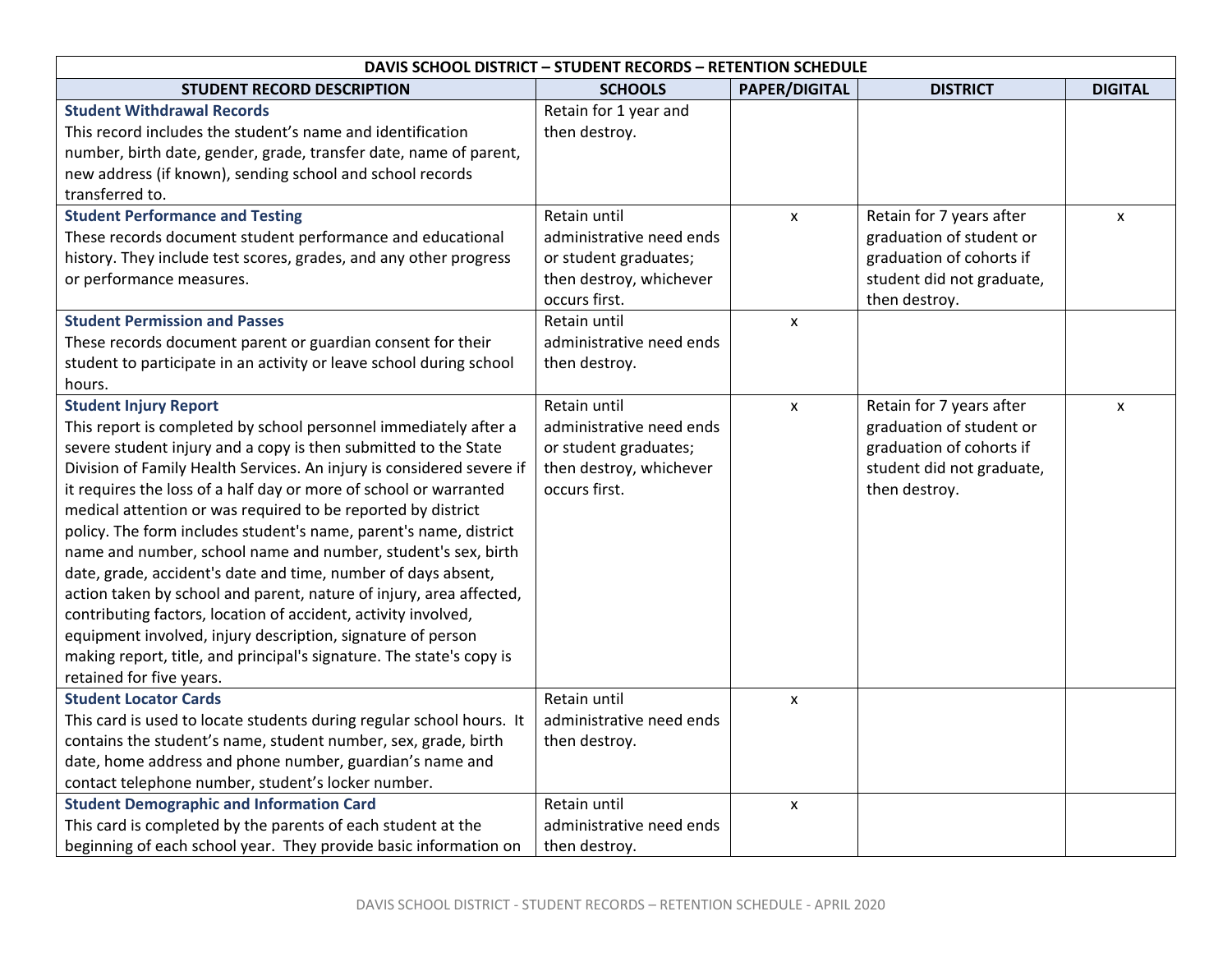| <b>DAVIS SCHOOL DISTRICT - STUDENT RECORDS - RETENTION SCHEDULE</b>                                                                                                                                                                                                                                                                                                                                                                                                                                                                                                                                                                    |                                                                                                                                                                                                                                                                                                                |                      |                                                                                                                                                                                                                                                                                                                |                |  |
|----------------------------------------------------------------------------------------------------------------------------------------------------------------------------------------------------------------------------------------------------------------------------------------------------------------------------------------------------------------------------------------------------------------------------------------------------------------------------------------------------------------------------------------------------------------------------------------------------------------------------------------|----------------------------------------------------------------------------------------------------------------------------------------------------------------------------------------------------------------------------------------------------------------------------------------------------------------|----------------------|----------------------------------------------------------------------------------------------------------------------------------------------------------------------------------------------------------------------------------------------------------------------------------------------------------------|----------------|--|
| <b>STUDENT RECORD DESCRIPTION</b>                                                                                                                                                                                                                                                                                                                                                                                                                                                                                                                                                                                                      | <b>SCHOOLS</b>                                                                                                                                                                                                                                                                                                 | <b>PAPER/DIGITAL</b> | <b>DISTRICT</b>                                                                                                                                                                                                                                                                                                | <b>DIGITAL</b> |  |
| all students and are used by school personnel to update records<br>each year in the Encore system. The card includes date, student's<br>name, birthdate, grade, sex, mailing address and telephone<br>number, student race and ethnicity, indication with whom the<br>student lives, name, relationship, and telephone number of<br>person to contact in case of an emergency, physician's name and<br>telephone number, whether the student has any special medical<br>concerns; and a signed statement notifying parent that the school<br>has a closed campus and student cannot be released without<br>custodial parent's consent. |                                                                                                                                                                                                                                                                                                                |                      |                                                                                                                                                                                                                                                                                                                |                |  |
| <b>Video Surveillance Recordings</b><br>Davis School District monitors the behavior of students and staff<br>using video surveillance cameras for the purpose of enhancing<br>school safety and security, and to diminish the potential for<br>personal and District loss or destruction of property. Information<br>obtained through video surveillance may be used for disciplinary<br>investigations, security, or law enforcement purposes.                                                                                                                                                                                        | Recordings shall be<br>routinely overwritten as<br>storage is full. Records<br>shall not be destroyed if<br>there is an outstanding<br>disciplinary investigation,<br>security, or law<br>enforcement purpose if<br>there is a request to<br>inspect and review a<br>recording until the issue<br>is resolved. | $\mathsf{x}$         | Recordings shall be<br>routinely overwritten as<br>storage is full. Records<br>shall not be destroyed if<br>there is an outstanding<br>disciplinary investigation,<br>security, or law<br>enforcement purpose if<br>there is a request to<br>inspect and review a<br>recording until the issue is<br>resolved. | $\mathsf{x}$   |  |
| <b>Bus Transportation Rules and Regulations</b><br>These rules and regulations document parents' receipt and<br>approval of acceptable student behavior on school buses. They<br>are sent home at the beginning of each school year to inform<br>parents of the district policies. They include the rules and<br>regulations, parents' and students' signatures, and date.                                                                                                                                                                                                                                                             | Retain until<br>administrative need ends<br>then destroy.                                                                                                                                                                                                                                                      | $\pmb{\mathsf{X}}$   | Retain for 7 years after<br>graduation of student or<br>graduation of cohorts if<br>student did not graduate,<br>then destroy.                                                                                                                                                                                 | X              |  |
| <b>Student Bus Information</b><br>This record documents student name, school attending, parent<br>name and information, pickup location, to location, drop-off<br>location, bus number.                                                                                                                                                                                                                                                                                                                                                                                                                                                | Retain until<br>administrative need ends<br>then destroy.                                                                                                                                                                                                                                                      | $\pmb{\mathsf{X}}$   | Retain for 7 years after<br>graduation of student or<br>graduation of cohorts if<br>student did not graduate,<br>then destroy.                                                                                                                                                                                 | X              |  |
| <b>Acceptable Use Agreement</b><br>Student and parent acknowledge conditions of student<br>technology use. Internet services provided by District are filtered                                                                                                                                                                                                                                                                                                                                                                                                                                                                         |                                                                                                                                                                                                                                                                                                                |                      | Retain for 7 years after<br>graduation of student or<br>graduation of cohorts if                                                                                                                                                                                                                               | X              |  |